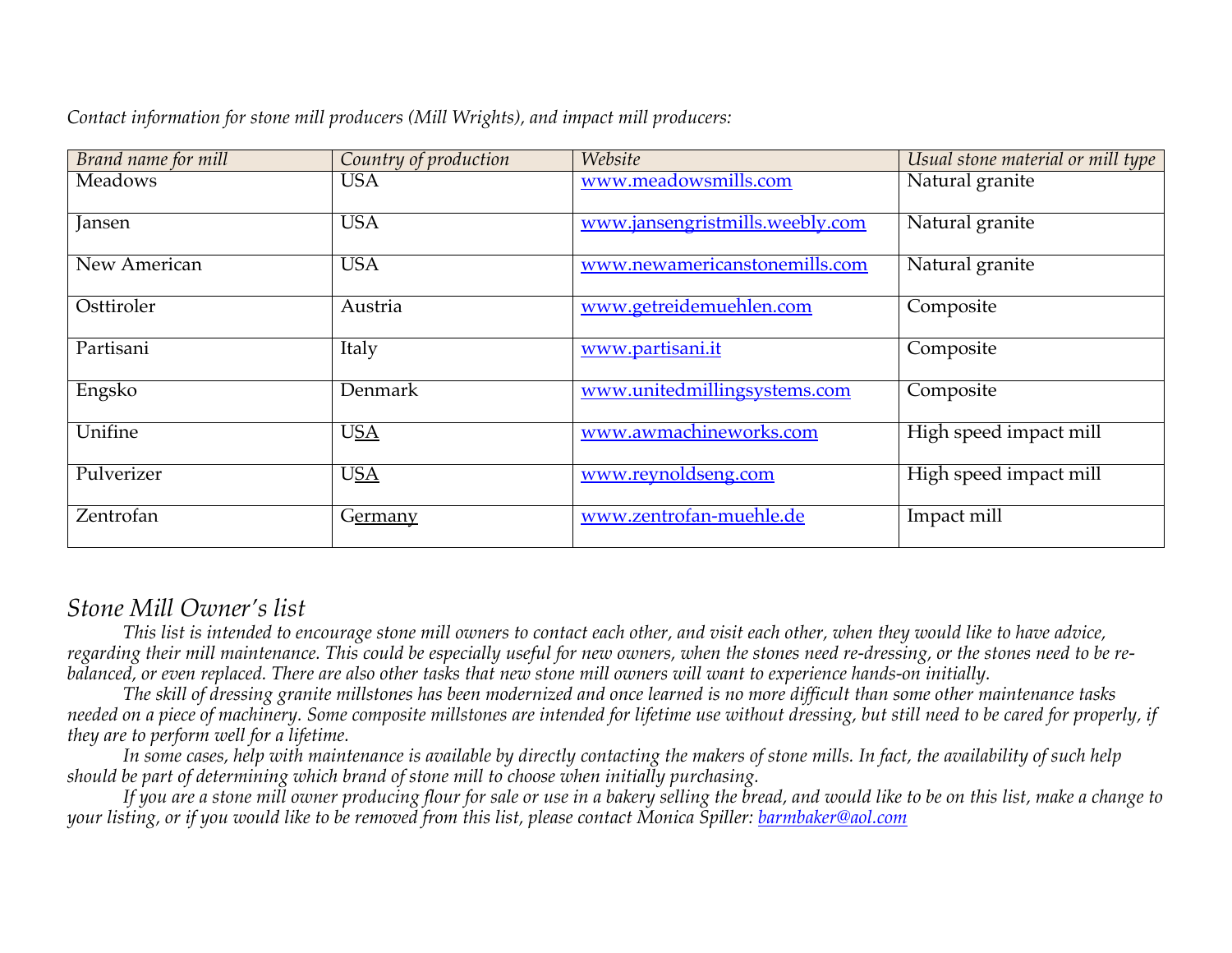| <b>Stone Mill Enterprise</b>  | State in USA | County or        | Website or contact            | <b>Brand of Stone</b>                          |
|-------------------------------|--------------|------------------|-------------------------------|------------------------------------------------|
|                               | or Country   | Province         | information                   | mill owned                                     |
| Hayden Flour Mills            | Arizona      | Maricopa & Pinal | www.haydenflourmills.com      |                                                |
| Pamela Singh                  | Arizona      | Yavapai          | pamelasingh1@gmail.com        | <b>Meadows</b>                                 |
| <b>Vital Vittles</b>          | California   | Alameda          | www.vitalvittles.com          | <b>Meadows</b>                                 |
| Miller's Bakehouse            | California   | <b>Butte</b>     | www.millersbakehouse.com      | <b>Osttiroler</b>                              |
| Hearth & Stone                | California   | <b>Butte</b>     | www.hearthandstone.weebly.com | Jansen; Meadows                                |
| <b>Bread Itself</b>           | California   | <b>Butte</b>     | breaditself@gmail.com         |                                                |
| Lone Willow Organic Heirlooms | California   | Fresno           | www.organicheirlooms.com      |                                                |
| Beck's Bakery                 | California   | Humboldt         | www.becksbakery.com           | <b>Meadows</b>                                 |
| <b>Jani Cook</b>              | California   | Humboldt         |                               | <b>Meadows</b>                                 |
| Roan Mills                    | California   | Los Angeles      | www.roanmills.com             | <b>Meadows</b>                                 |
| Grist & Toll                  | California   | Los Angeles      | www.gristandtoll.com          | Osttiroler                                     |
| Honore Mill and Farm          | California   | Marin            | www.honoremill.org            | <b>Jansen</b>                                  |
| Mendocino Grain Project       | California   | Mendocino        | www.mendocinograin.net        | Jansen; Osttiroler                             |
| <b>Eliot Hartley</b>          | California   | Mendocino        | eliothartley@gmail.com        |                                                |
| Early Bird Farm               | California   | Nevada           | www.earlybirdnc.com           |                                                |
| Coke Farm                     | California   | San Benito       | www.cokefarm.com              | <b>Meadows</b>                                 |
| The Midwife and the Baker     | California   | San Mateo        | www.themidwifeandthebaker.com | Meadows;<br>Ostirroler;<br><b>New American</b> |
| L'Atelier du Pain             | California   | San Mateo        | fionastrouts@gmail.com        | <b>Meadows</b>                                 |
| The Mill, San Francisco       | California   | San Francisco    | www.themillsf.com             | Osttiroler                                     |
| <b>Tartine Bakery</b>         | California   | San Francisco    | www.tartinebakery.com         |                                                |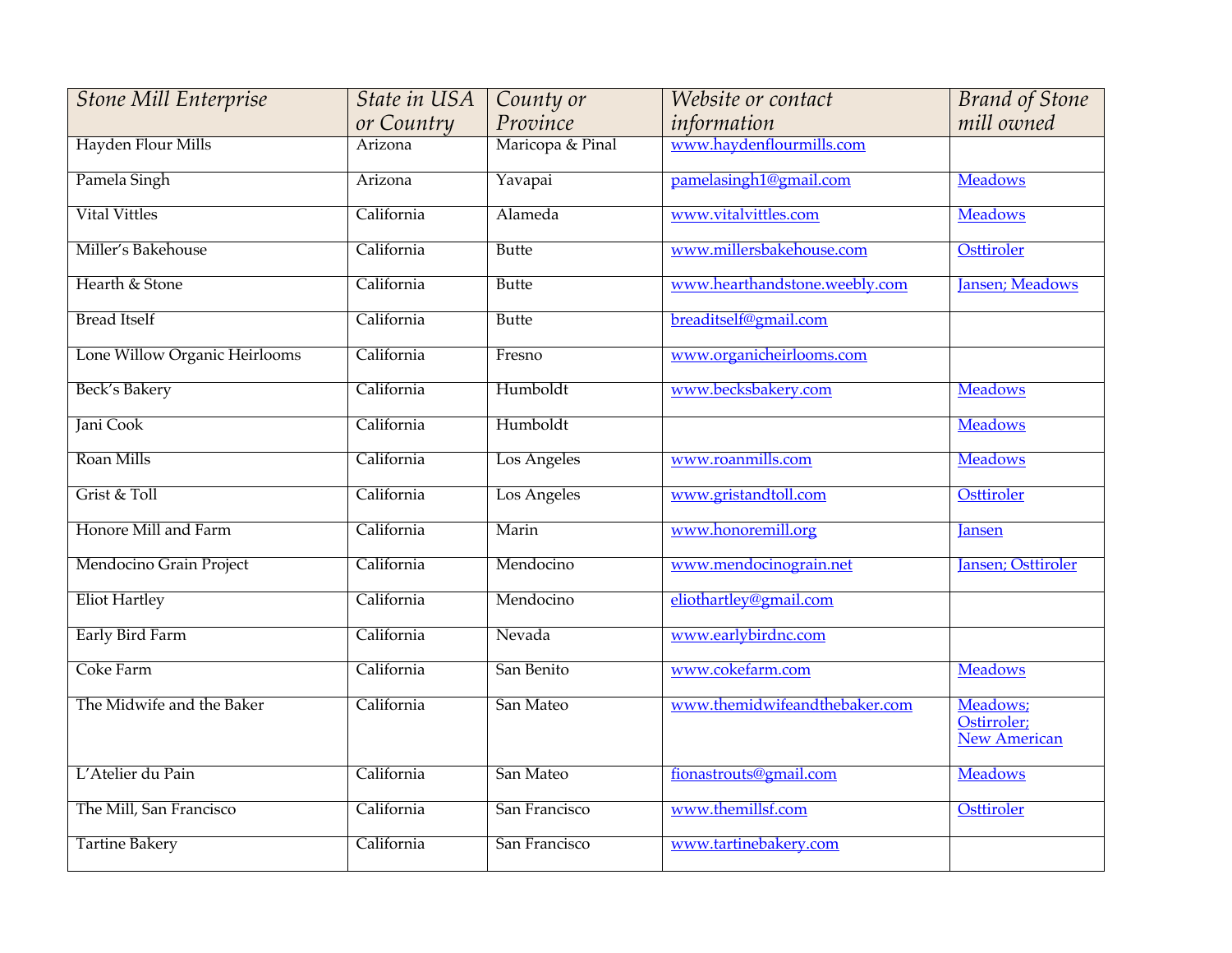| <b>Bayview Pasta</b>                            | California   | San Francisco   | www.bayviewpastasf.com       | <b>New American</b> |
|-------------------------------------------------|--------------|-----------------|------------------------------|---------------------|
| <b>SLO Bread Bike</b>                           | California   | San Luis Obispo | www.slobreadbike.com         | <b>New American</b> |
| Piedrasassi                                     | California   | Santa Barbara   | www.piedrasassi.com          | Osttiroler          |
| Manresa Bread                                   | California   | Santa Clara     | www.manresabread.com         | <b>New American</b> |
| Moore's Flour Mill                              | California   | Shasta          | www.mooresflourmill.com      |                     |
| <b>Preston Farm and Winery</b>                  | California   | Sonoma          | www.prestonfarmandwinery.com | <b>Meadows</b>      |
| <b>Grindstone Bakery</b>                        | California   | Sonoma          | www.grindstonebakery.com     | <b>Meadows</b>      |
| The Bejkr                                       | California   | Sonoma          | www.thebejkr.com             | <b>Jansen</b>       |
| Central Milling / Keith Giusto Bakery<br>Supply | California   | Sonoma          | www.kgbakerysupply.com       | <b>Meadows</b>      |
| <b>Full Belly Farm</b>                          | California   | Yolo            | www.fullbellyfarm.com        | <b>Meadows</b>      |
| Capay Mills                                     | California   | Yolo            | www.capaymills.com           | Partisani           |
| Artisan Lavinia                                 | California   | Yuba            | artisanlavinia@gmail.com     | <b>Meadows</b>      |
| <b>Blue Grouse Bread</b>                        | Colorado     | San Miguel      | www.bluegrousebread.com      | <b>Meadows</b>      |
| <b>Independent Baking Company</b>               | Georgia      | Clarke          | www.independentbaking.com    | Zentrofan           |
| <b>Belle Garde Bakery</b>                       | Louisiana    | New Orleans     | www.bellegardebakery.com     | <b>New American</b> |
| <b>Maine Grains</b>                             | Maine        | Somerset        | https://mainegrains.com/     |                     |
| De Zwaan Windmill                               | Michigan     | Ottawa          | www.windmillisland.org       | <b>Historical</b>   |
| Shagbark Seed & Mill                            | Ohio         | Athens          | www.shagbarkmill.com         |                     |
| Bob's Red Mill                                  | Oregon       | Clackamas       | www.bobsredmill.com          | Engsko              |
| <b>Camas Country Mill</b>                       | Oregon       | Lane            | www.camascountrymill.com     | Engsko              |
| <b>Small Valley Milling</b>                     | Pennsylvania | Halifax         | www.smallvalleymilling.com   |                     |
| <b>Hillside Bakery</b>                          | Tennessee    | Knox            | www.hillside-bakery.com      | Osttiroler          |